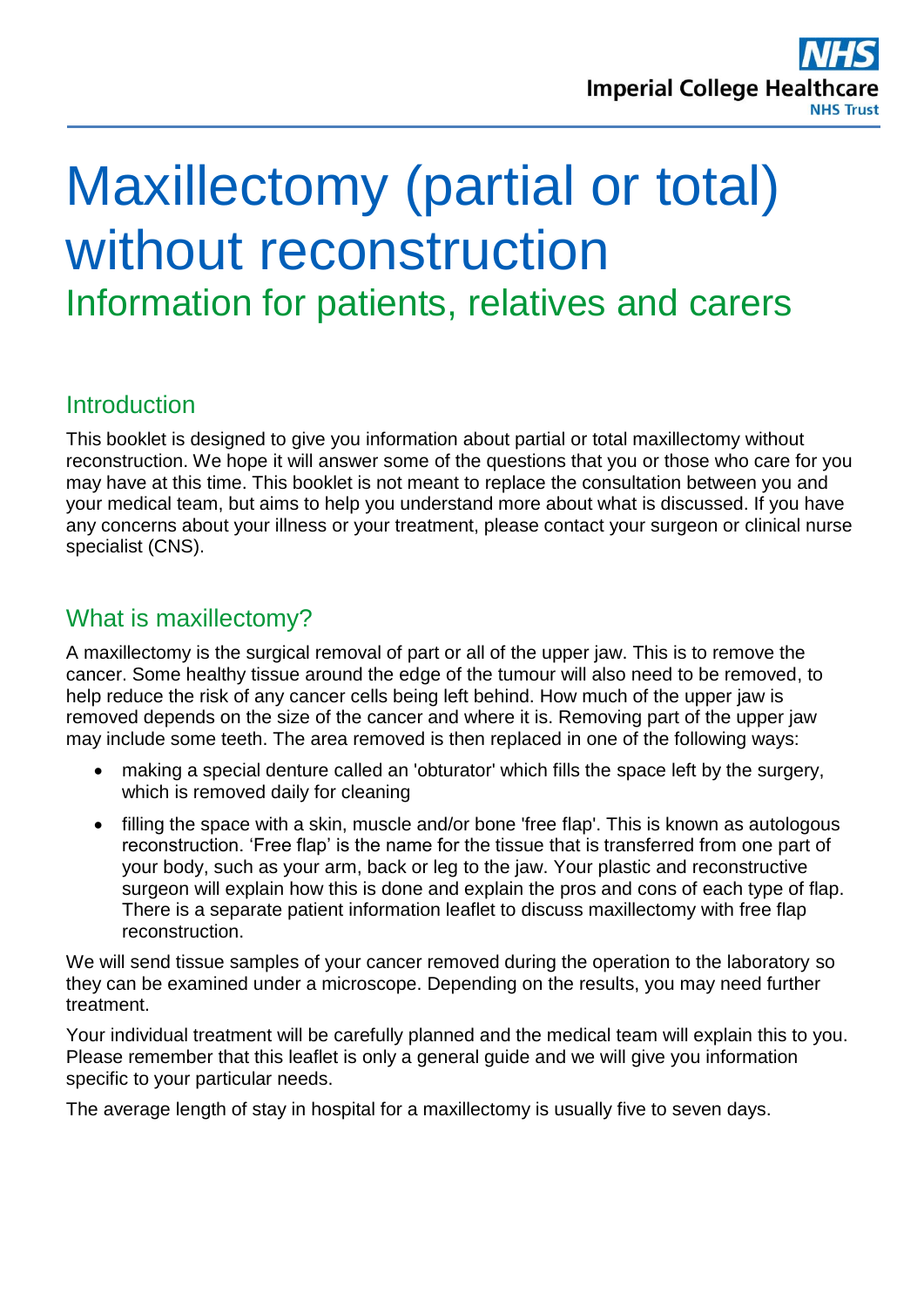# What happens before I come into hospital?

The doctors will discuss the surgery with you at your outpatient appointment. Please ask if you do not understand any words or terms they use. You will also be given the opportunity to see your head and neck CNS. They will be your key worker and can give you advice and further information. Please ensure you bring a list of your current medication to all appointments.

#### **Pre-assessment**

You will have two pre-treatment assessments. The first assessment is to check your current health and factors that may affect the surgery. It involves being assessed by nurses and sometimes an anaesthetist. You may have blood tests, a chest x-ray and a tracing of your heart called an electrocardiogram (ECG).

The second assessment is to meet key members of the head and neck team, including the:

- clinical nurse specialist (CNS)
- speech and language therapist (SLT)
- dietician
- maxillofacial prosthetist

This will help you to get to know the head and neck team and understand their role in your treatment and recovery. You can find out more about the roles of individual members of the team later in the leaflet. This appointment also allows us to do further assessments.

We will aim to arrange assessments for the same day or on days when you are attending the hospital for other investigations or appointments to reduce your number of visits.

#### **Consent**

We will ask for your consent before we can perform any surgery. Your doctor will carefully explain the procedure involved, although details will vary according to each individual case. We will then ask you to sign a consent form. No medical treatment can be given without your written consent.

If you do not understand what you have been told, let the staff know straight away so they can explain again. You may also find it useful to write a list of questions before your appointment and to have a relative or friend with you to help you remember the discussion when the treatment is explained.

All clinical communications copied to your GP may also be sent to you, at your request. Please discuss this with your CNS.

#### **Second opinion**

You may wish to get a second opinion about your treatment and diagnosis from another specialist. Please discuss this with your surgeon.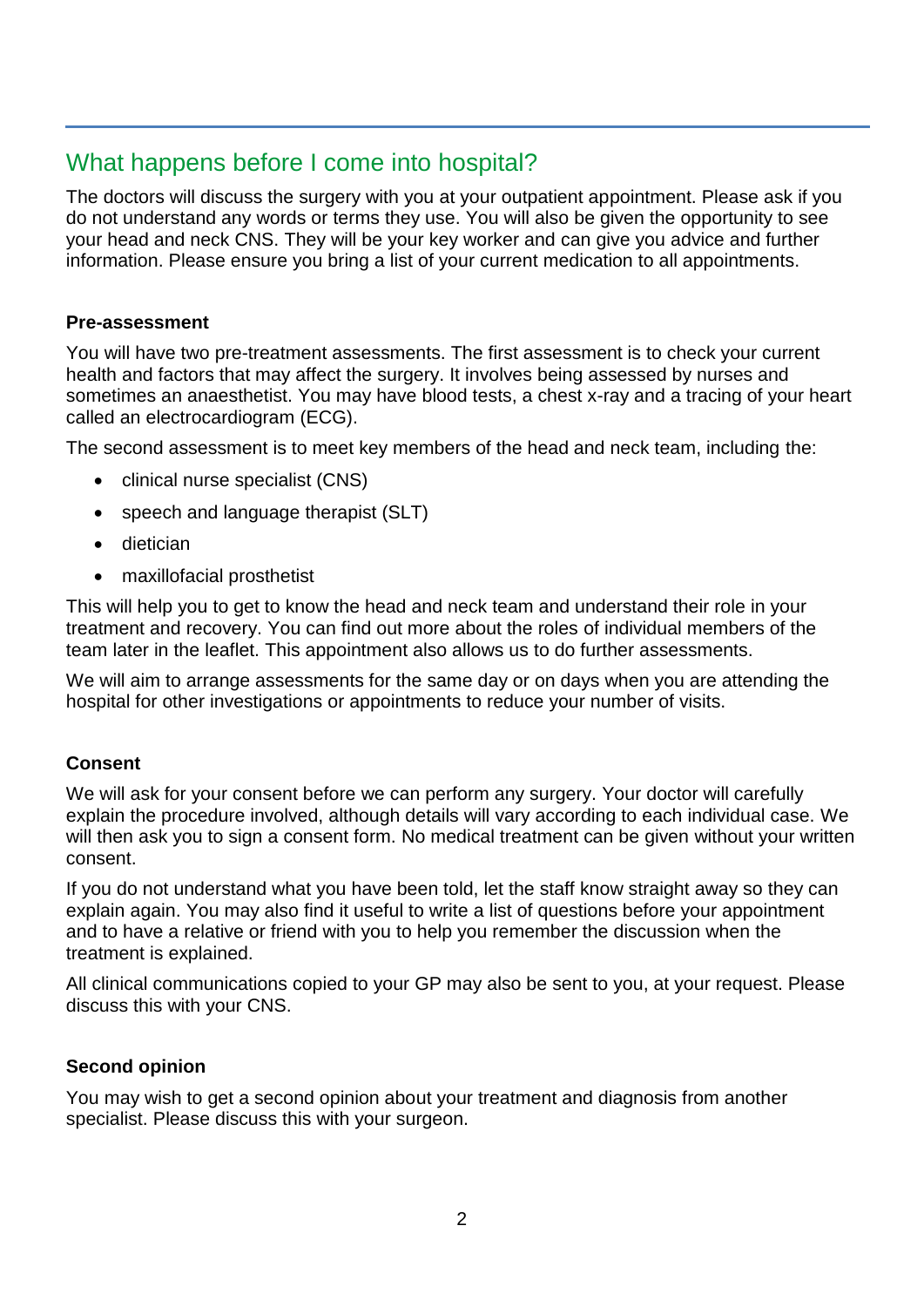If you do not know who to contact, we can suggest appropriate specialists for you to consider and will provide copies of your medical notes, x-rays and scans to them. This may help you avoid having to repeat unnecessary tests. If you wish, we will also make the referral for you.

Please note that getting a second opinion may delay the start of your treatment so discuss this with your surgeon.

### What are the possible risks with this operation?

There can be risks with any operation and it is important that you are aware of them. If you have any concerns please discuss them with your surgeon, CNS or SLT. This list describes some common risks associated with surgery, but this does *not* replace the discussion you will have with your surgeon about the risks relevant to your particular case. You may experience some of the following:

#### **Blood clot**

Drain tubes are put in during surgery to drain off excess fluid to help prevent clots from forming. However, blood may collect under the skin and form a clot (haematoma). If this occurs it may be necessary to return to the operating theatre to remove the clot and replace the drains.

#### **Numb skin**

Occasionally you may find that the skin around your jaw/neck may be numb after the surgery and this can last for several months. This may improve gradually, but you should not expect the numbness to disappear entirely.

#### **Speech and swallowing**

Your upper jaw is used for speech, chewing and swallowing. It is likely that after surgery there will be some difference in how your speech sounds. Swallowing may also be different. You may need to see a SLT for advice.

#### **Tightening of the jaw muscles**

The muscles of your jaw will be affected by the surgery, and you may experience pain or difficulty opening your mouth wide. You will need to see your prosthetist or SALT for advice.

The following risks are possible after any major operation. These include:

#### **Chest infection**

You can help by practising deep breathing exercises and following the instructions of the physiotherapist. If you smoke, we strongly advise you to stop.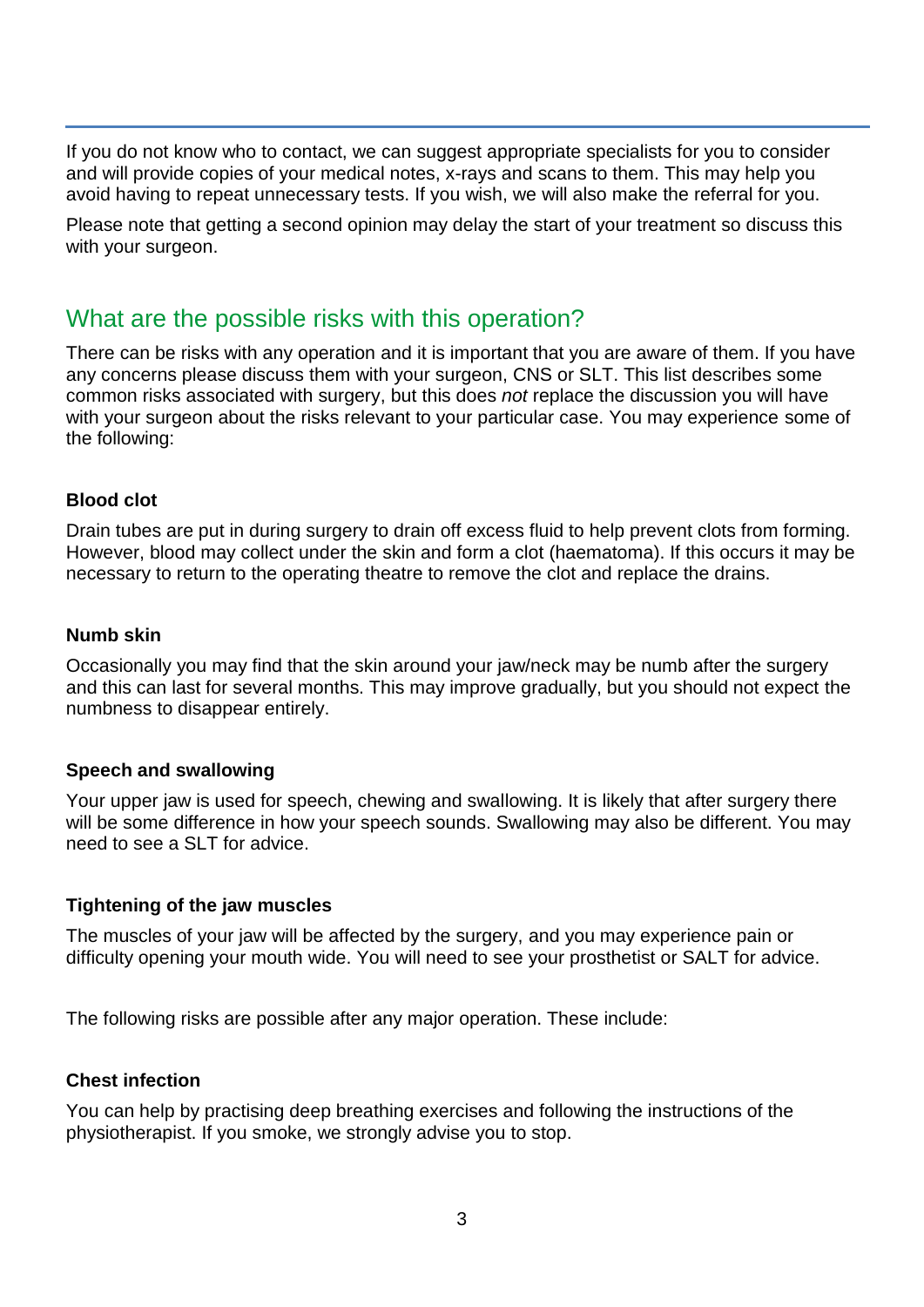#### **Wound infection**

Antibiotics will usually be given through a drip to help reduce the risk.

#### **Deep vein thrombosis (blood clot in the leg)**

Major surgery carries a risk of clot formation in the leg. A small dose of heparin (blood thinning medication) will be injected once or twice daily until you go home. You can help by moving around as much as you are able and regularly exercising your legs. You may also be fitted with some support stockings for the duration of your stay in hospital. If you smoke, we strongly advise you to stop.

#### **Pulmonary embolism (blood clot in the lungs)**

Rarely, a blood clot from the leg can break off and become lodged in the lungs. This is treated with anticoagulant (blood thinning or clot dissolving) medication. Your doctor will explain more if this rare event occurs.

#### **Bleeding**

A blood transfusion may be needed. Very rarely, further surgery may be needed to stop the bleeding. If you are unable to receive blood products, please discuss this with your CNS.

### What is the role of the maxillofacial prosthetist?

Before surgery you will have dental impressions taken by the maxillofacial prosthetist in the oral surgery clinic. These impressions will be used to construct a temporary splint and denture that will be altered during your surgery to fill the gap in your mouth. The splint is used to hold a healing dressing and bung in place.

The maxillofacial prosthetist will attend your surgery, visit you while you are on the ward and attend your outpatient follow-up appointment. Throughout this time, they will make adjustments to your obturator to keep you comfortable. If you are having discomfort or nasal leakage, the prosthetist can be contacted for help and advice with your obturator on 020 3311 1470.

### How can speech and language therapy help me?

The effects of surgery on your speech and swallowing will depend on how much of the upper jaw is removed and how it is repaired. Because the splint following your initial surgery is temporary, you may find your voice sounds different and you may get fluid leaking from your nose when you eat or drink. Once you are feeling stronger after surgery, the SLT will visit you on the ward. They will be able to:

- help you understand the changes in speech and swallowing that you may experience
- offer advice and support to help you adapt to these changes
- provide you with support and advice once you go home, if this is needed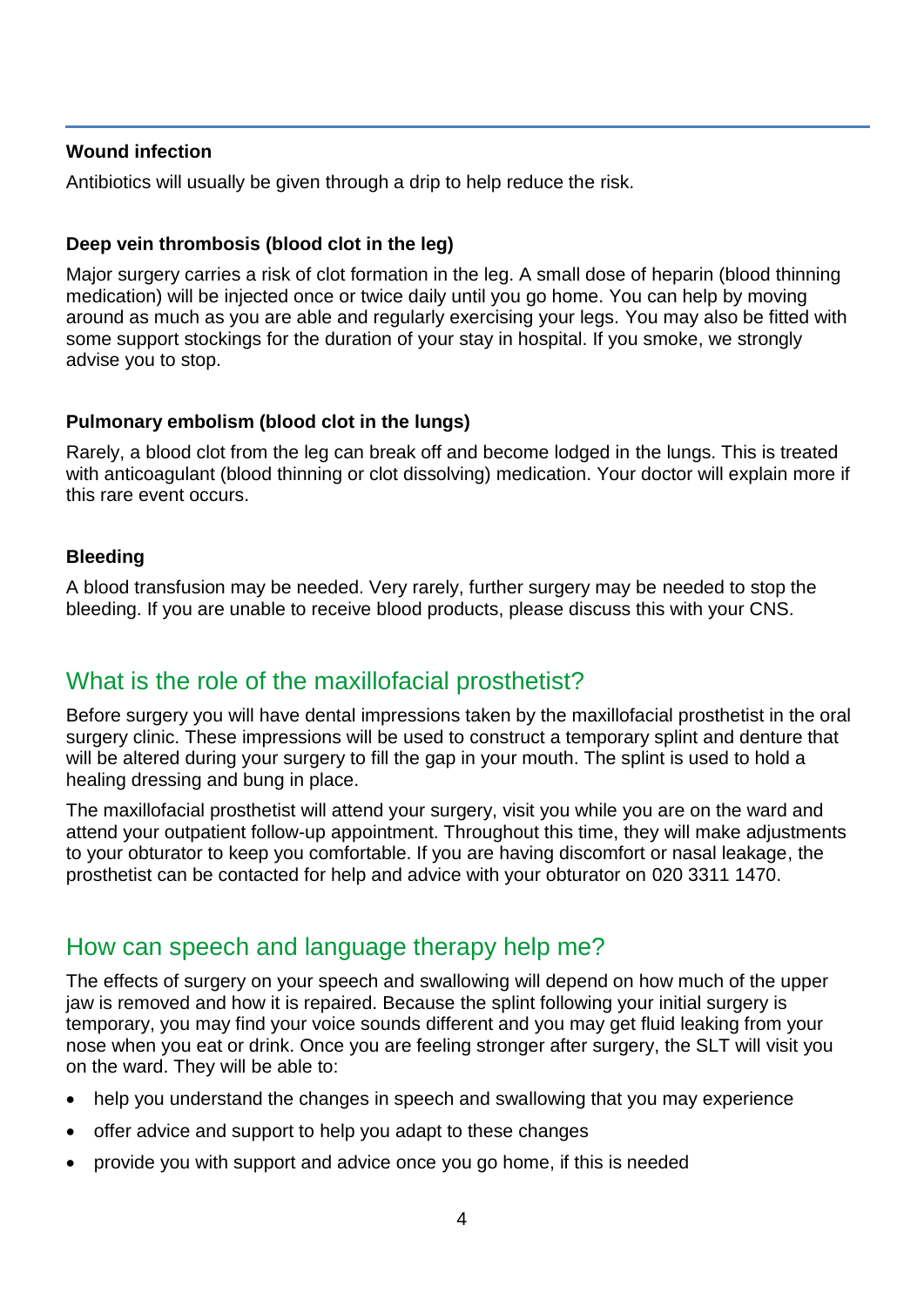The two main areas the therapists may help you with are:

#### **Speech/communication**

- exercises to improve your speech
- exercises to help maintain and improve jaw opening

#### **Swallowing**

- assessing your swallowing, he/she will identify if there is any risk of food and drink going down the wrong way into the lungs
- advise you on various head positions and different swallowing techniques which may make swallowing easier and safer. Along with the dietician, they will advise you on foods which are enjoyable, safer and easier for you to swallow.

# How can the dietitian help me?

Working closely with other members of the team, the dietitian will advise you on the most suitable way for you to get your nutritional requirements. They will assess your usual eating habits and will give you advice on changing to different types of food if necessary.

If you are unable to take anything by mouth for a long time, you may need a feeding tube. This will be one of the following:

- a nasogastric (NG) tube passed through your nose into your stomach during the operation.
- a radiologically inserted gastrostomy (RIG) tube passed through the wall of your abdomen into the stomach. This can be carried out either pre- or post-operatively. This is only needed if you are likely to need help with nutrition for a longer period of time.

The dietitian will advise you on what will be given through the feeding tube. The tube will remain in place until you are managing enough food by mouth. The dietician will check your progress regularly and discuss it with you.

We will give you a separate leaflet about RIG tubes.

### Will I have a scar?

Maxillectomy is performed in different ways and the scars left are dependent on the way the surgery is performed. This will be discussed with you by your surgeon. The operation may leave a scar from your upper lip to your nose, along the crease line of your nose and occasionally along the lower eyelid on the same side. This should fade over time. It is sometimes necessary to have the lymph glands in the neck removed at the same time, to prevent the cancer spreading. This is called a neck dissection. This will mean that you will have a scar on your neck which will be visible. We have a separate information leaflet about this operation.

If scarring is a concern to you, your CNS can offer you help and advice on ways of hiding the scar once the wounds have fully healed.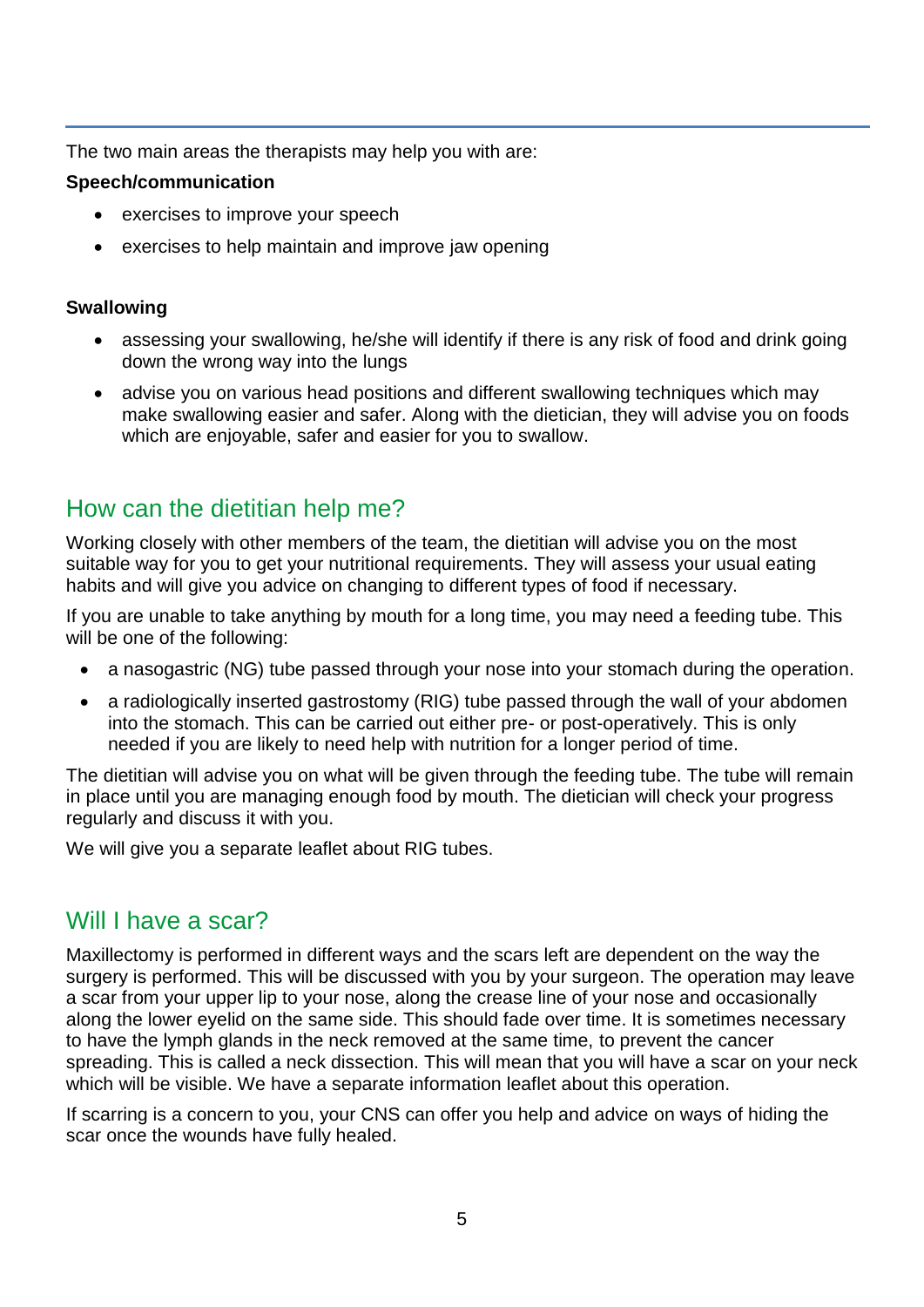# What happens during the operation?

You will have a temporary splint used to hold a healing dressing/pack and bung in place. This is a special denture that helps fill the gap left by the surgery. It will have metal clips on it that fit around your teeth to help hold it in place. This will stay in place until 10 to 14 days after your maxillectomy.

10 to 14 days after your first operation you will need another small operation to remove the packing and have further impressions taken so that a more permanent and better fitting obturator can be made.

Every person has a slightly different recovery depending on the extent of the operation. Your face may be quite swollen after the operation. Generally, you will return to the ward after your surgery, but you may need a short stay in the intensive care unit or high dependency unit for the first 24 hours.

The following sections outline the general stages you will experience before and after your operation.

#### **Before surgery**

Try to build yourself up before surgery and eat and drink healthily (fruit, vegetables and protein). If you have lost weight or are underweight, have regular high energy/protein snacks.

If you are a smoker and/or you drink alcohol or drink alcohol above the recommended guidelines (14 units a week) try to cut down and stop if possible.

#### **Enhanced recovery programme (ERP)**

We recommend the ERP as a way to help you recover quickly and safely. It is designed to aid your recovery and an important part of the programme is nutrition.

We will discuss the programme in greater detail at your pre-treatment appointment. If you agree to take part, we will ask you to drink some carbohydrate drinks the day before and the day of surgery. We ask you drink four pre-op carbohydrate drinks the evening before surgery, and two pre-op carbohydrate drinks on the morning of surgery. This is safe to do and has been agreed by the surgical and anaesthetic team.

#### **Day of surgery**

You will need to have nothing solid to eat from midnight before the operation; you can, however, have clear fluids (water, squash, tea with no milk, pre-op carbohydrate drink) up to two hours beforehand. No further liquids after 06.30 am.

The operation will take approximately two hours.

After the operation, we will take you to the recovery unit where you will be monitored until you're fit to return to the ward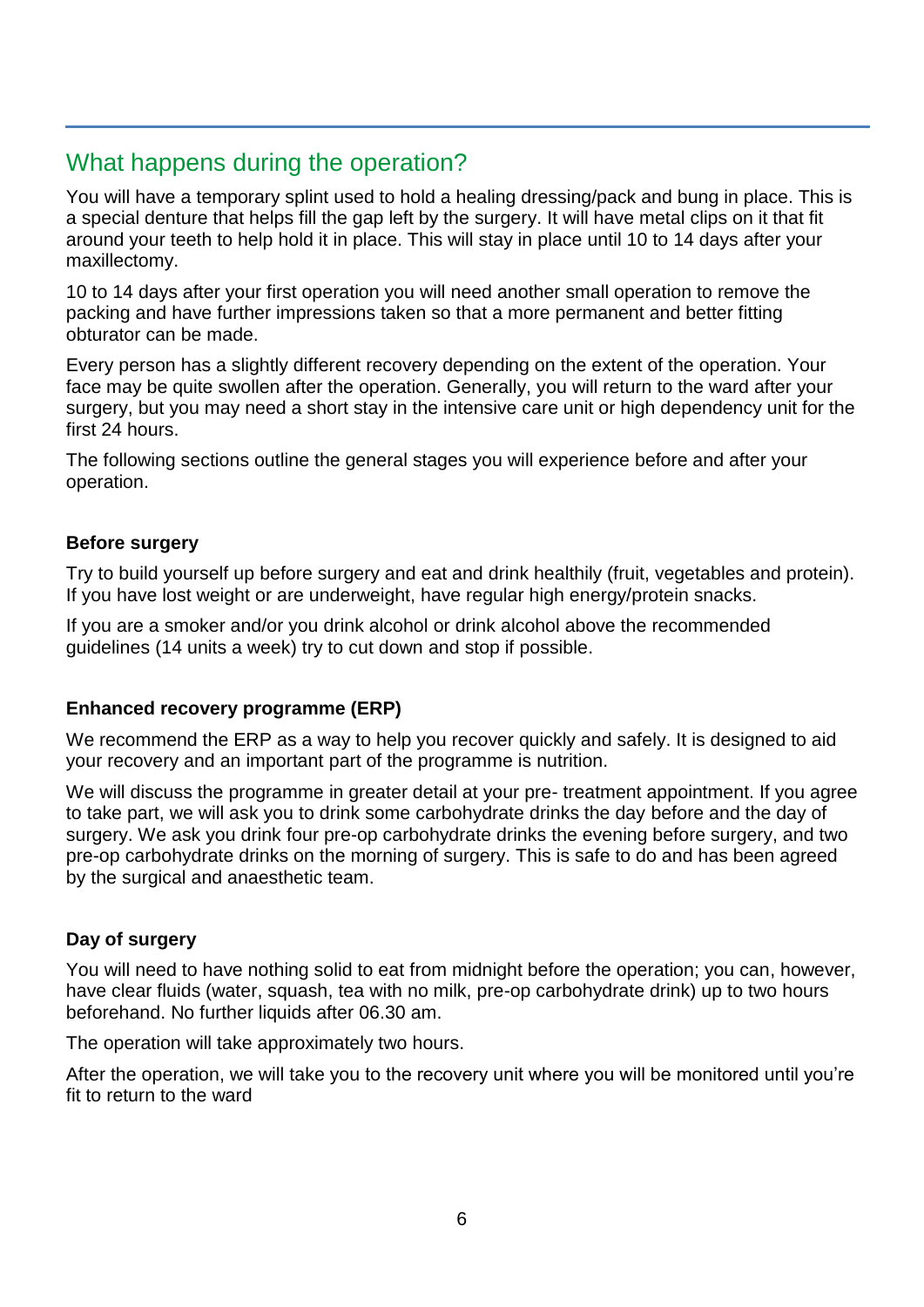#### **Day 1**

After your operation you may have the following:

- an intravenous infusion (drip) in your arm to replace fluids and give you your medications such as pain relief
- a catheter to collect your urine
- a feeding tube

Nurses will check you every two to four hours to monitor your recovery. Your relatives may visit you according to the ward visiting times. Please check times with the ward.

If you need to be nil by mouth and you have a feeding tube then you can be started on a small amount of food through your feeding tube.

#### **Day 2**

- the next day you will be more alert
- you will continue to be monitored every four to six hours
- you may be able to start on sips of water and possibly other drinks
- the nurses may help you to sit in a chair
- we may remove any drips, drains and catheter

#### **Day 3–5**

- the physiotherapist will help you increase your mobility if necessary
- the SLT and dietitian will help you work out what food and fluids you can manage and aim to get rid of your feeding tube

### What happens after the operation?

You will be seen by the doctors, nurses, dietitian, SLT and prosthetist regularly to review your progress and offer support and advice. The doctors will let you know when you can begin to eat and drink. Any stitches inside the mouth are usually dissolvable. Stitches to the nose and face will be removed five to seven days after surgery. The nurses on the ward will plan any extra care you may need after you leave hospital, such as visits from the district nurses if you need a dressing.

### How do I care for my obturator?

Approximately 10 to14 days after surgery, you will have a very small operation to remove the temporary denture and to take a further impression of the operated area. This impression is used to construct a more permanent and better fitting obturator. It will replace any front teeth that were removed during surgery due to the tumour, but may not have any back teeth on it, as the tissues need to heal first. As it is a closer fitting, it will give your voice a stronger sound and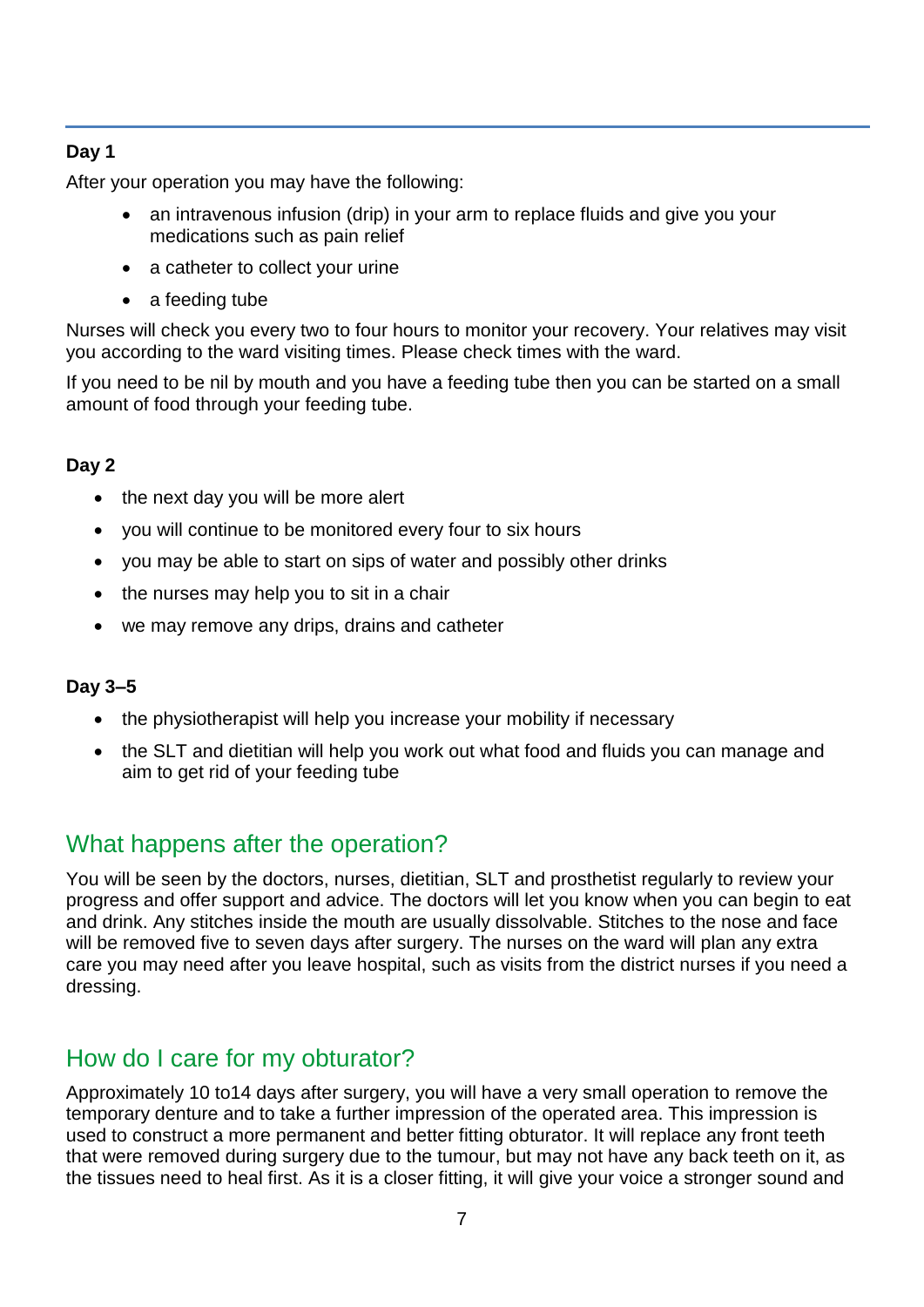there should be less fluid escape. You will be taught how to look after your mouth, cavity and obturator.

You will also need to have several appointments in the oral surgery/prosthetics department so that the obturator can be adjusted to fit you comfortably. This will depend on each person and their needs. The inside of your mouth will feel and look different when the obturator is not in place as there will be a hole in your palate (the roof of your mouth) where the cancer has been removed. You may find it difficult to make yourself understood or to eat without the obturator in place.

If you need to have radiotherapy after your surgery, this can affect and change the shape of the inside of your mouth and the cavity created by surgery. The maxillofacial prosthetist will adjust your obturator to try and keep you comfortable throughout your radiotherapy treatment. At the end of your radiotherapy treatment and when any reaction inside your mouth has settled down, your obturator will be adjusted, and replaced if necessary. This will have both front and back teeth on. You will have follow-up outpatient visits, and your obturator will be checked and periodically changed if needs be to accommodate any natural changes to the cavity associated with wound healing and the natural aging process. This will be discussed by the prosthetist at your follow-up outpatient appointment.

### Will the operation be painful?

There will be some pain in your mouth initially after your surgery. The nurses will be monitoring your pain regularly and will give you painkillers as necessary. With any operation, it is normal to experience some pain, but we aim to ensure that this is well controlled. Please let the nursing staff know if you have any pain. In some cases, we may give you a Patient Controlled Analgesia (PCA) pump which allows you to give yourself painkillers by pressing a button.

# What will happen after I go home?

Once you are able to go home, we will give you an initial supply of medication and dressings if you need them. If you need further supplies you will need to get them from your GP.

10–14 days after your surgery, you will be re-admitted for a small operation to remove the temporary bung and fit your obturator.

You will receive a follow-up appointment to attend the week after you have left hospital following your second operation to check on your progress and to discuss the results of your operation. At this appointment you will learn if further treatment is needed.

Any additional treatment usually involves radiotherapy (specialised x-ray treatment) and possibly, chemotherapy (drug therapy). If you need further treatment the doctors will discuss this with you and give you further written information then. These treatments can be done at Charing Cross Hospital or your local oncology unit.

It is important that you make a list of all medicines you are taking and bring it with you to all your follow-up clinic appointments. If you have any questions it may help to write them down as you think of them. It may also help to bring someone with you when you attend your outpatient appointments.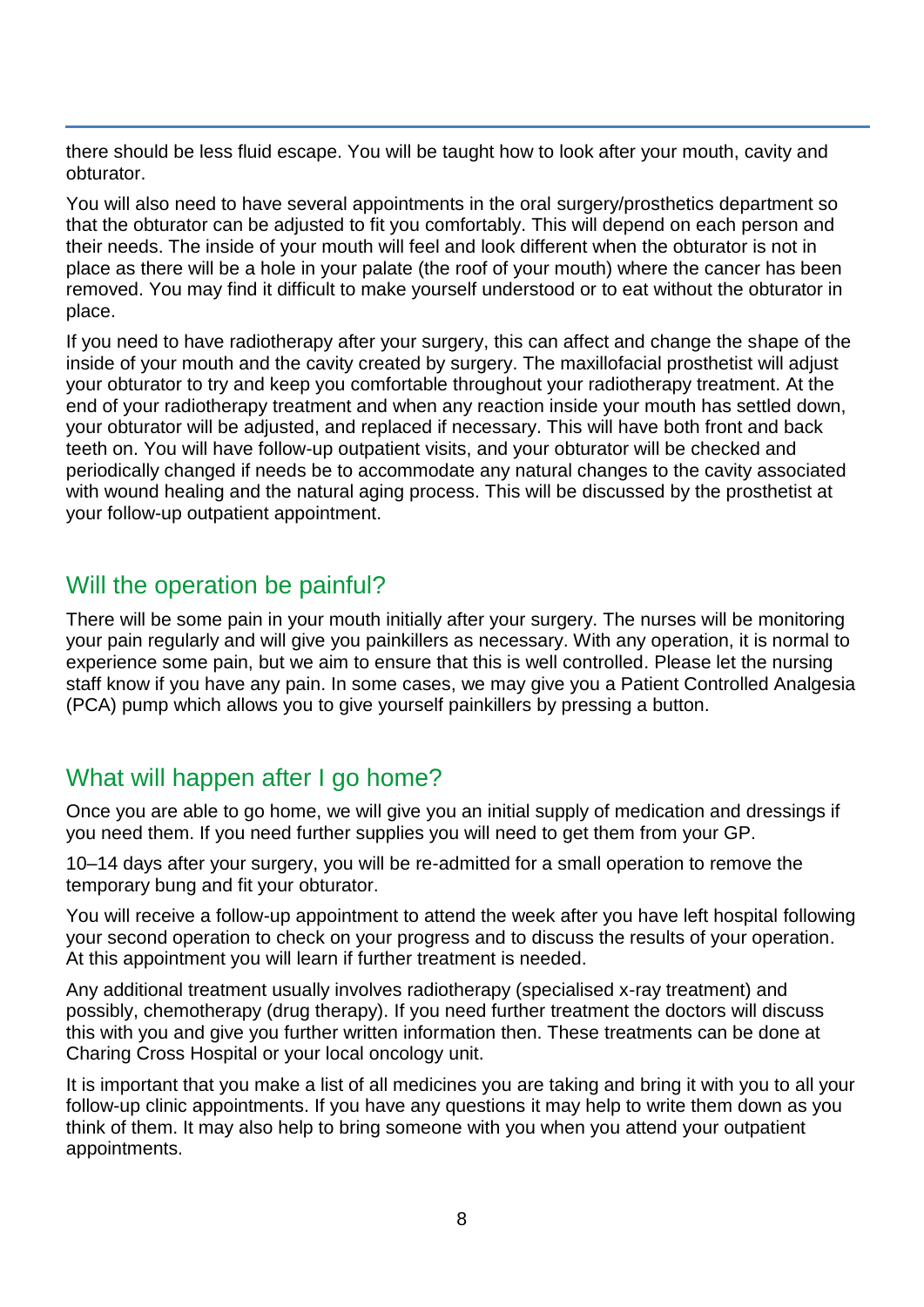### When can I go back to work?

This depends on the type of surgery you have had and if you need further treatment. You should discuss this with your surgeon. You should not lift heavy items for a minimum of four weeks after you go home. Ask the nurses on the ward for a fit for work certificate to cover you while you are in hospital. If you need more time off work you can obtain further certificates from your GP.

# When can I drive?

Do not drive until your strength and speed of movement are back to normal, as you must be able to perform an emergency stop and turn your neck sufficiently for good visibility. You should also make sure that you are not drowsy from any painkillers and that your concentration is good. Discuss this with your doctor, before driving if you are not sure.

It is important to tell your insurance company that you have had an operation to ensure that you are covered in the event of an accident.

### When can I have sex?

In most cases, you will be able to have sexual intercourse once you have recovered from your operation and your wound is fully healed. This type of surgery may affect the way you feel about yourself. If you would like to discuss any concerns, please speak with your CNS.

### How to contact us

Imperial College Healthcare NHS Trust has a **Macmillan navigator service**, which can answer questions on behalf of the relevant CNSs. Navigators, will also refer you to CNS teams, and to other specialist clinical staff, as needed. The service is available Monday to Friday 08.00–17.00.

#### Telephone: **020 3313 0303**

Outside of these hours, please contact your GP or phone NHS 111.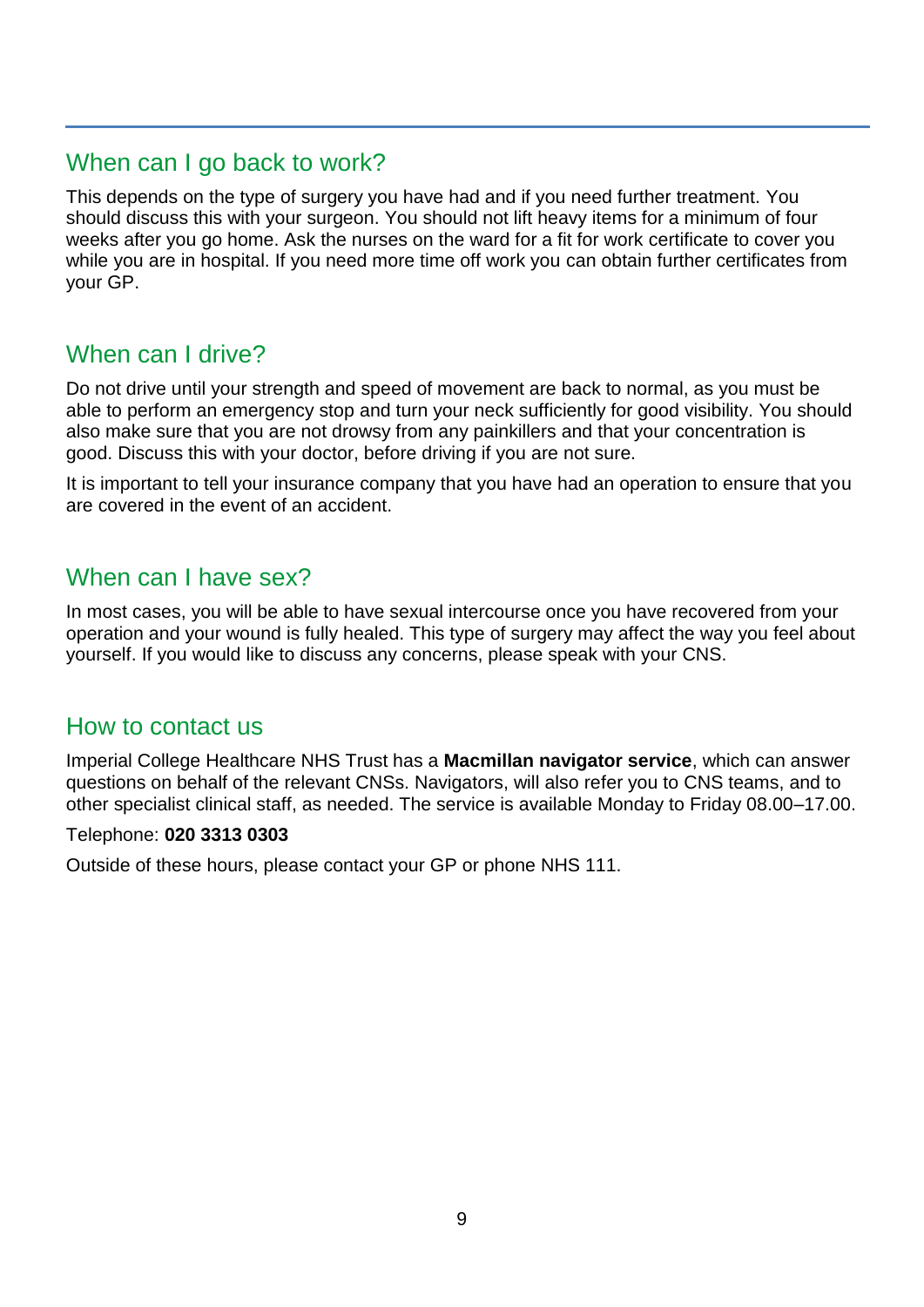# Further sources of support and information

#### **Macmillan Cancer Support**

Helpline: **0808 800 000** (Monday to Friday, 09.00-20.00) www.macmillan.org.uk

#### **Macmillan Cancer Information and Support Service at Charing Cross and Hammersmith hospitals**

The information centre at Charing Cross Hospital and the infopod at Hammersmith Hospital provide support, practical and signposting advice to anyone affected by cancer. These drop-in services are set in friendly, non-clinical environments in which people affected by cancer can discuss private and emotional needs.

The centre is located on the ground floor of Charing Cross Hospital, telephone: **020 3313 0171** and is open (except bank holidays):

- Monday and Friday 09.00-17.00 (Volunteer only Fridays)
- Tuesday, Wednesday, Thursday 09.00-16.00

The infopod is located on the ground floor of the Garry Weston Centre at Hammersmith Hospital, telephone: **020 3313 4248** and is open (except bank holidays):

- Monday and Tuesday 09.00-17.00
- Wednesday, Thursday, Friday 09.00-16.00

### **Maggie's Cancer Caring Centre**

Maggie's is a cancer charity that provides the emotional, practical and social support that people with cancer may need. The centre combines striking buildings, calming spaces, professional experts offering professional support, and the ability to talk and share experiences with a community of people who have been through similar experiences. Designed by leading architects, Maggie's centres are warm, friendly and informal places full of light and open space with a big kitchen at their heart. Maggie's West London is located in the grounds of Charing Cross Hospital but is independent of our hospital. The centre is open Monday to Friday, 09.00- 17.00. For more information please call 020 7386 1750.